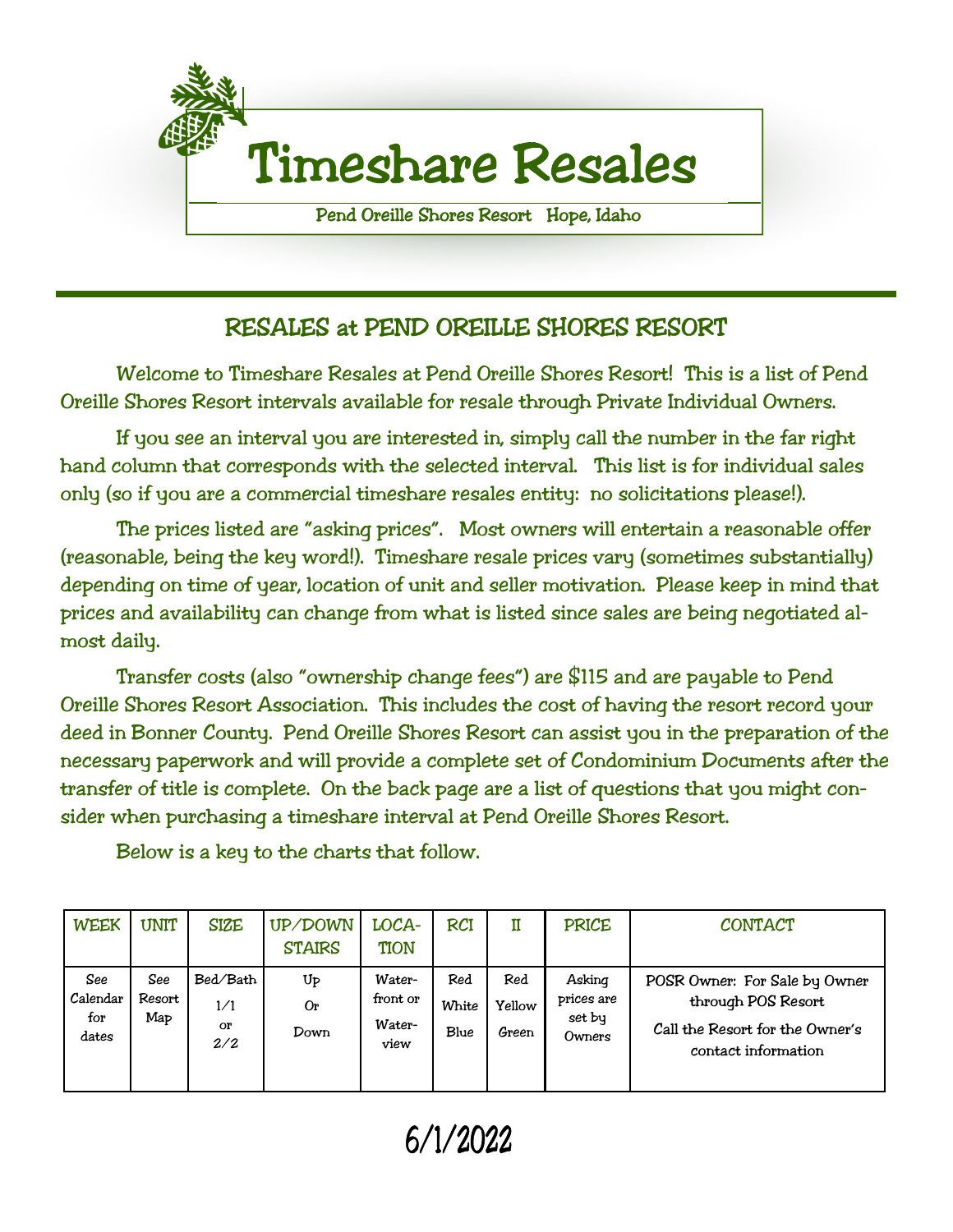## SPRING: Weeks 10 – 21

| <b>WEEK</b> | <b>UNIT</b>     | <b>SIZE</b> | UP/DOWN          | <b>LOCATION</b> | <b>RCI</b> | $\mathbf I$ | <b>PRICE</b> | <b>CONTACT</b>                    |
|-------------|-----------------|-------------|------------------|-----------------|------------|-------------|--------------|-----------------------------------|
| 10          | C <sub>12</sub> | 2/2         | Down             | Waterfront      |            |             | 1,200        | POS Owner (208) 264-5828 ext. 101 |
| 11          | C <sub>12</sub> | 2/2         | Down             | Waterfront      |            |             | 2,900        | POS Owner (208) 264-5828 ext. 101 |
| 11          | E23             | 1/1         | Down             | Waterview       |            |             | 800          | POS Owner (208) 264-5828 ext. 101 |
| 12          | E27             | 2/2         | Down             | Waterview       |            |             | 2,000        | POS Owner (208) 264-5828 ext. 101 |
| 12          | E32             | 2/2         | $U_{\mathsf{P}}$ | Waterview       |            |             | 2,500        | POS Owner (208) 264-5828 ext. 101 |
| 13          | C16             | 1/1         | $U_{\mathsf{P}}$ | Waterfront      |            |             | 1,800        | POS Owner (208) 264-5828 ext. 101 |
| 14          | <b>B6</b>       | 2/2         | Down             | Waterfront      |            |             | 1,500        | POS Owner (208) 264-5828 ext. 101 |
| 14          | G42             | 1/1         | $U_{\mathsf{P}}$ | Waterview       |            |             | 1,200        | POS Owner (208) 264-5828 ext. 101 |
| 16          | A4              | 1/1         | $U_{P}$          | Waterfront      |            |             | 3,000        | POS Owner (208) 264-5828 ext. 101 |
| 16          | C <sub>13</sub> | 1/1         | Down             | Waterfront      |            |             | 1,800        | POS Owner (208) 264-5828 ext. 101 |
| 18          | E29             | 2/2         | $U_{P}$          | Waterview       |            |             | 1,300        | POS Owner (208) 264-5828 ext. 101 |
| 19          | E24             | 2/2         | Down             | Waterview       |            |             | 1,200        | POS Owner (208) 264-5828 ext. 101 |
| 21          | E31             | 2/2         | $U_{P}$          | Waterview       |            |             | 1,900        | POS Owner (208) 264-5828 ext 101  |



## SUMMER: Weeks 22 – 33

| <b>WEEK</b> | UNIT   | <b>SIZE</b> | UP/DOWN | <b>LOCATION</b> | <b>RCI</b> | Ħ | <b>PRICE</b> | <b>CONTACT</b>                    |
|-------------|--------|-------------|---------|-----------------|------------|---|--------------|-----------------------------------|
| 21,22       | F38**  | 1/1         | Up      | Waterview       |            |   | 2,500        | POS Owner (208) 264-5828 ext. 101 |
| 22          | A4     | 1/1         | Up      | Waterfront      |            |   | 1,500        | POS Owner (208) 264-5828 ext. 101 |
| 23          | A5     | 1/1         | Up      | Waterfront      |            |   | 2,500        | POS Owner (208) 264-5828 ext. 101 |
| 23          | $C14*$ | 1/1         | Up      | Waterfront      |            |   | 3,500        | POS Owner (208) 264-5828 ext. 101 |
| 23          | D22    | 1/1         | Up      | Waterfront      |            |   | 3,500        | POS Owner (208) 264-5828 ext 101  |
| 23,24       | F38**  | 1/1         | Up      | Waterview       |            |   | 2,500        | POS Owner (208) 264-5828 ext. 101 |
| 23          | $644*$ | 1/1         | Up      | Waterview       |            |   | 750          | POS Owner (208) 264-5828 ext. 101 |

\*Owner of G44 Week 23, C14 Weeks 23, 24, and 25 would consider a discount for multiple week purchases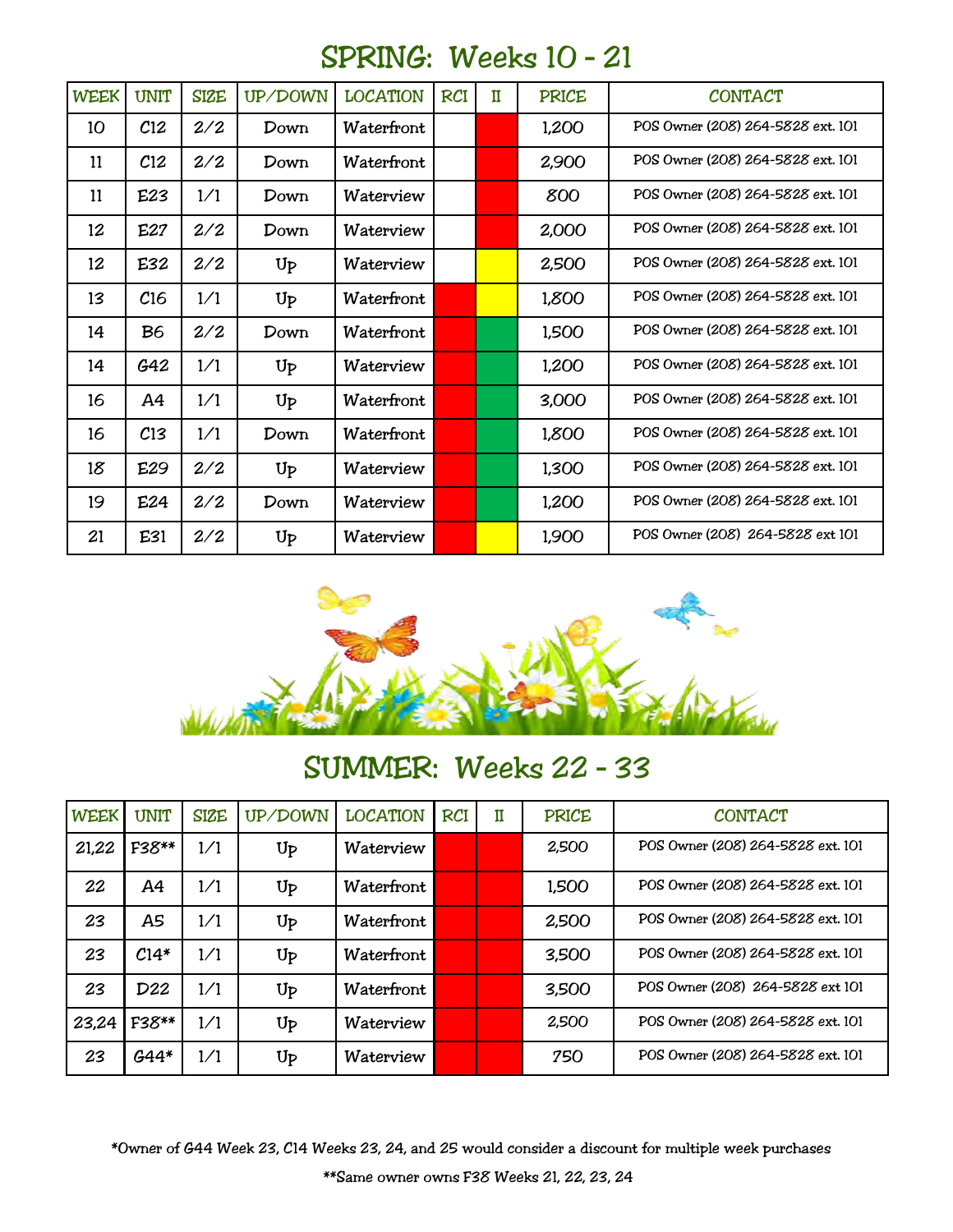# SUMMER: Weeks 22 – 33 cont.

| <b>WEEK</b> | <b>UNIT</b>     | <b>SIZE</b> | UP/DOWN          | <b>LOCATION</b> | <b>RCI</b> | $\mathbf{I}$ | <b>PRICE</b> | <b>CONTACT</b>                    |
|-------------|-----------------|-------------|------------------|-----------------|------------|--------------|--------------|-----------------------------------|
| 24          | $C14*$          | 1/1         | U <sub>p</sub>   | Waterfront      |            |              | 4,000        | POS Owner (208) 264-5828 ext. 101 |
| 24          | E26             | 1/1         | Down             | Waterview       |            |              | 2,500        | POS Owner (208) 264-5828 ext. 101 |
| 24          | E32             | 2/2         | $U_{P}$          | Waterview       |            |              | 3,600        | POS Owner (208) 264-5828 ext. 101 |
| 24          | F33             | 1/1         | Down             | Waterview       |            |              | 3,500        | POS Owner (208) 264-5828 ext. 101 |
| 24          | H49             | 2/2         | Up               | Waterview       |            |              | 3,500        | POS Owner (208) 264-5828 ext. 101 |
| 25          | $C14*$          | 1/1         | $U_{P}$          | Waterfront      |            |              | 5,000        | POS Owner (208) 264-5828 ext. 101 |
| 25          | F36             | 1/1         | $U_{P}$          | Waterview       |            |              | 4,000        | POS Owner (208) 264-5828 ext. 101 |
| 25          | H47             | 1/1         | Down             | Waterview       |            |              | 3,700        | POS Owner (208) 264-5828 ext. 101 |
| 25          | H49             | 2/2         | U <sub>P</sub>   | Waterview       |            |              | 6,000        | POS Owner (208) 264-5828 ext. 101 |
| 28          | E23             | 1/1         | Down             | Waterview       |            |              | 5,000        | POS Owner (208) 264-5828 ext. 101 |
| 28          | E25             | 1/1         | Down             | Waterview       |            |              | 5,000        | POS Owner (208) 264-5828 ext. 101 |
| 28          | G <sub>41</sub> | 1/1         | Down             | Waterview       |            |              | 5,000        | POS Owner (208) 264-5828 ext. 101 |
| 29          | E25             | 1/1         | Down             | Waterview       |            |              | 7,850        | POS Owner (208) 264-5828 ext. 101 |
| 30          | C16             | 1/1         | Up               | Waterfront      |            |              | 8,500        | POS Owner (208) 264-5828 ext. 101 |
| 30          | E23             | 1/1         | Down             | Waterview       |            |              | 5,500        | POS Owner (208) 264-5828 ext. 101 |
| 30          | G44             | 1/1         | Up               | Waterview       |            |              | 6,495        | POS Owner (208) 264-5828 ext. 101 |
| 30          | H46             | 2/2         | Down             | Waterview       |            |              | 12,900       | POS Owner (208) 264-5828 ext. 101 |
| 30          | H47             | 1/1         | Down             | Waterview       |            |              | 6,490        | POS Owner (208) 264-5828 ext. 101 |
| 31          | F36             | 1/1         | Up               | Waterview       |            |              | 7,500        | POS Owner (208) 264-5828 ext. 101 |
| 31          | G39             | 1/1         | Down             | Waterview       |            |              | 4,500        | POS Owner (208) 264-5828 ext. 101 |
| 31          | H48             | 1/1         | $U_{P}$          | Waterview       |            |              | 5,000        | POS Owner (208) 264-5828 ext. 101 |
| 32          | F36             | 1/1         | $U_{\mathsf{P}}$ | Waterview       |            |              | 7,500        | POS Owner (208) 264-5828 ext. 101 |
| 32          | H5O             | 1/1         | $U_{P}$          | Waterview       |            |              | 10,000       | POS Owner (208) 264-5828 ext. 101 |

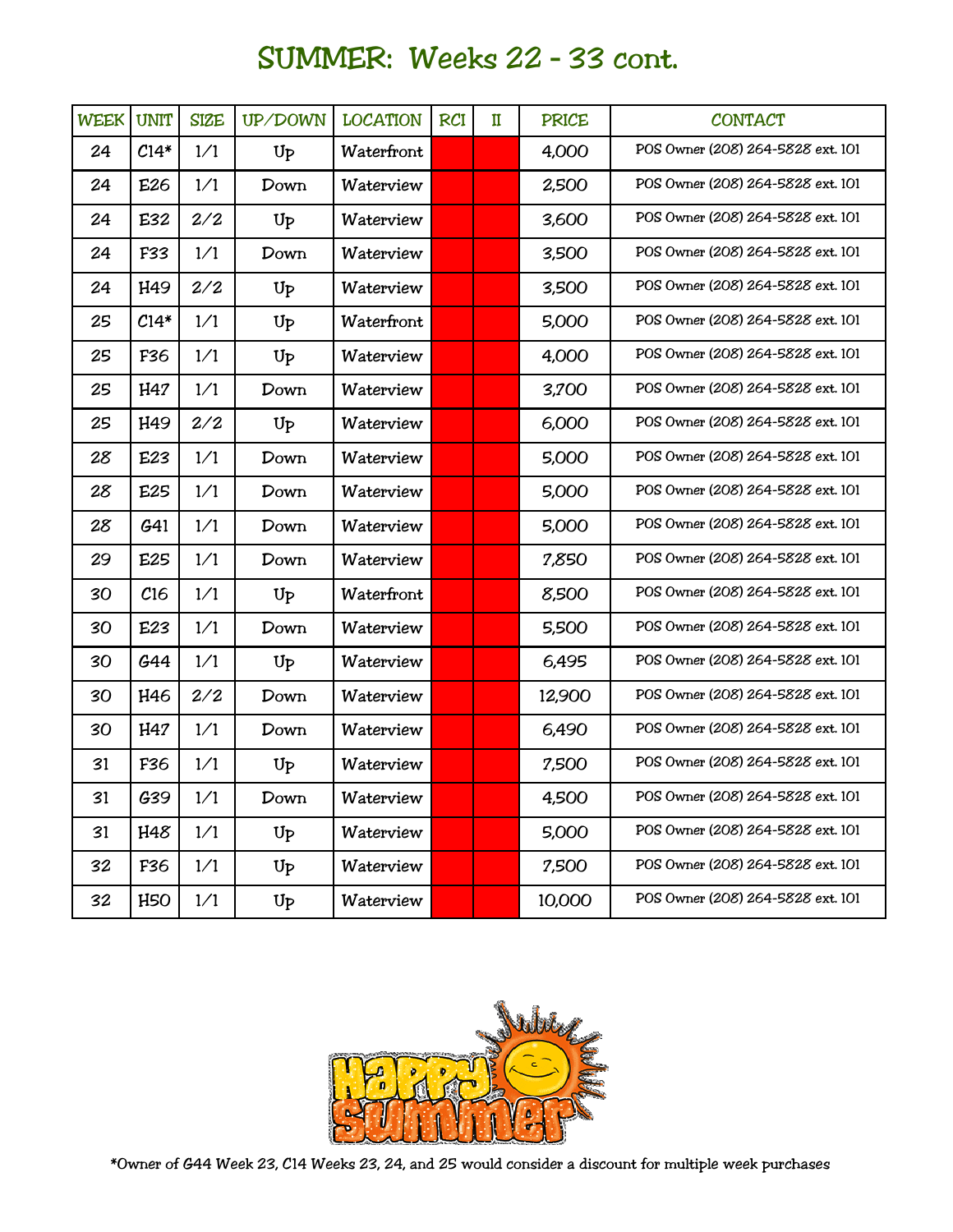# FALL: Weeks 34 – 47

| <b>WEEK</b> | <b>UNIT</b>     | <b>SIZE</b> | UP/DOWN | <b>LOCATION</b> | <b>RCI</b> | $\mathbf I$ | <b>PRICE</b> | <b>CONTACT</b>                    |
|-------------|-----------------|-------------|---------|-----------------|------------|-------------|--------------|-----------------------------------|
| 34          | A3              | 2/2         | $U_{P}$ | Waterfront      |            |             | 10,000       | POS Owner (208) 264-5828 ext. 101 |
| 34          | E32             | 2/2         | $U_{P}$ | Waterview       |            |             | 6,000        | POS Owner (208) 264-5828 ext. 101 |
| 34          | F34             | 2/2         | Down    | Waterview       |            |             | 6,000        | POS Owner (208) 264-5828 ext. 101 |
| 34          | G41             | 1/1         | Down    | Waterview       |            |             | 2,000        | POS Owner (208) 264-5828 ext. 101 |
| 35          | E29             | 2/2         | Up      | Waterview       |            |             | 3,500        | POS Owner (208) 264-5828 ext. 101 |
| 35          | E32             | 2/2         | $U_{P}$ | Waterview       |            |             | 6,000        | POS Owner (208) 264-5828 ext. 101 |
| 35          | F36             | 1/1         | $U_{P}$ | Waterview       |            |             | 2,000        | POS Owner (208) 264-5828 ext. 101 |
| 35          | F38             | 1/1         | $U_{P}$ | Waterview       |            |             | 1,500        | POS Owner (208) 264-5828 ext. 101 |
| 35          | G <sub>41</sub> | 1/1         | Down    | Waterview       |            |             | 1,800        | POS Owner (208) 264-5828 ext. 101 |
| 36          | A4              | 1/1         | Up      | Waterfront      |            |             | 2,500        | POS Owner (208) 264-5828 ext. 101 |
| 36          | E23             | 1/1         | Down    | Waterview       |            |             | 750          | POS Owner (208) 264-5828 ext. 101 |
| 36          | G42             | 1/1         | $U_{P}$ | Waterview       |            |             | 910          | POS Owner (208) 264-5828 ext.101  |
| 38          | C15             | 2/2         | $U_{P}$ | Waterfront      |            |             | 10,000       | POS Owner (208) 264-5828 ext. 101 |
| 38          | E30             | 2/2         | $U_{P}$ | Waterview       |            |             | 995          | POS Owner (208) 264-5828 ext 101  |
| 38          | G40             | 2/2         | Down    | Waterview       |            |             | 3,000        | POS Owner (208) 264-5828 ext. 101 |
| 39          | B <sub>6</sub>  | 2/2         | Down    | Waterfront      |            |             | 2,000        | POS Owner (208) 264-5828 ext. 101 |
| 39          | D18             | 2/2         | Down    | Waterfront      |            |             | 3,000        | POS Owner (208) 264-5828 ext. 101 |
| 39          | E24             | 2/2         | Down    | Waterview       |            |             | 3,000        | POS Owner (208) 264-5828 ext. 101 |
| 39          | F34             | 2/2         | Down    | Waterview       |            |             | 1,500        | POS Owner (208) 264-5828 ext. 101 |
| 41          | F36             | 1/1         | $U_{P}$ | Waterview       |            |             | 5,000        | POS Owner (208) 264-5828 ext. 101 |
| 42          | E29             | 2/2         | $U_{P}$ | Waterview       |            |             | 2,000        | POS Owner (208) 264-5828 ext. 101 |
| 42          | G43             | 2/2         | UP      | Waterview       |            |             | 1,750        | POS Owner (208) 264-5828 ext. 101 |
| 44          | F33             | 1/1         | Down    | Waterview       |            |             | 1,600        | POS Owner (208) 264-5828 ext. 101 |

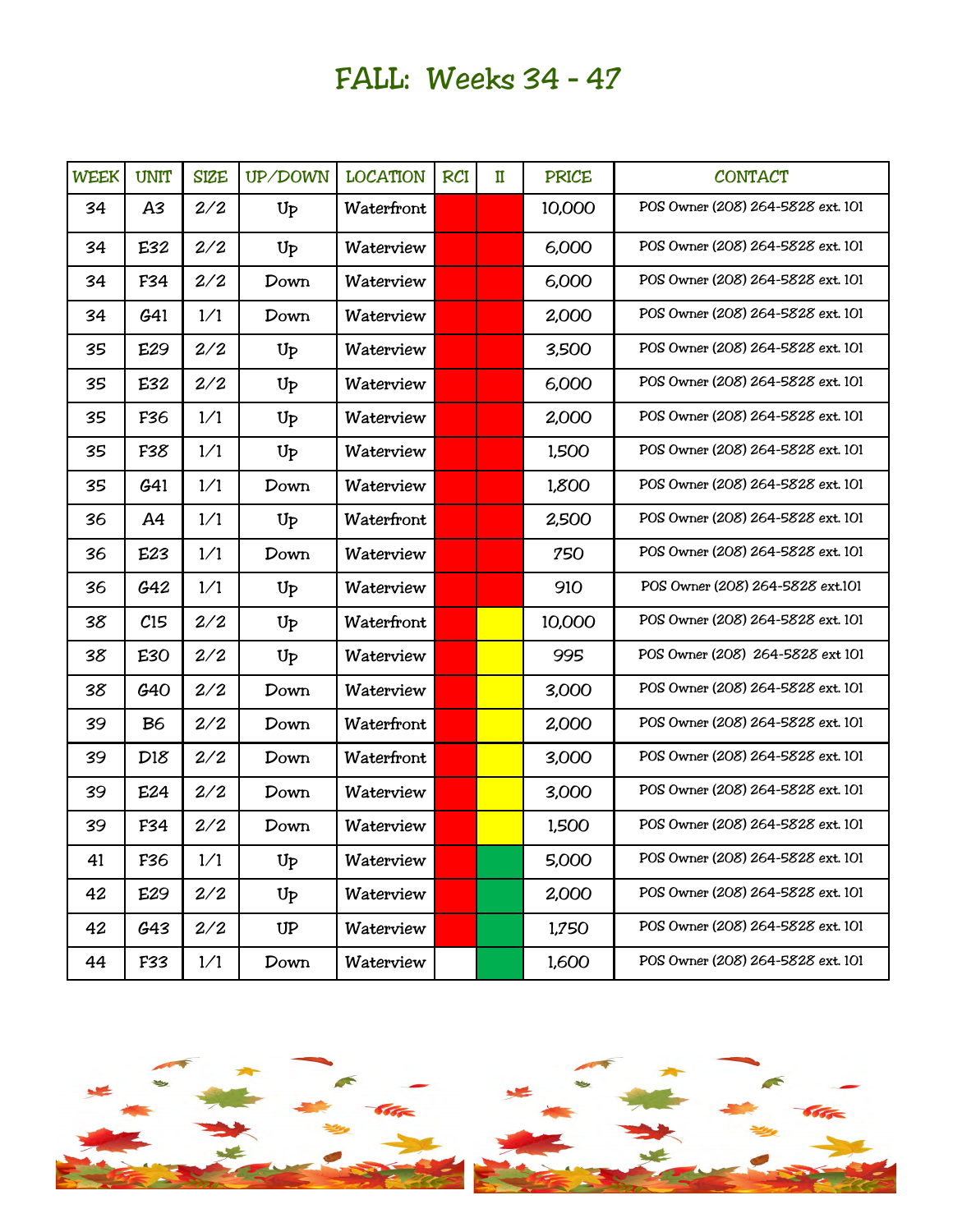# WINTER: Weeks 48 – 9

| <b>WEEK</b> | <b>UNIT</b>    | <b>SIZE</b> | UP/DOWN           | <b>LOCATION</b> | <b>RCI</b> | $\mathbf I$ | <b>PRICE</b> | <b>CONTACT</b>                    |
|-------------|----------------|-------------|-------------------|-----------------|------------|-------------|--------------|-----------------------------------|
| 48          | G42            | 1/1         | $U_{P}$           | Waterview       |            |             | 1,100        | POS Owner (208) 264-5828 ext. 101 |
| 49          | C15            | 2/2         | $U_{\mathcal{P}}$ | Waterfront      |            |             | 300          | POS Owner (208) 264-5828 ext. 101 |
| 51          | A2             | 2/2         | Down              | Waterfront      |            |             | 6,500        | POS Owner (208) 264-5828 ext. 101 |
| 52**        | B10            | 1/1         | Up                | Waterfront      |            |             | 6,500        | POS Owner (208) 264-5828 ext. 101 |
| 52**        | D21            | 2/2         | $U_{\mathcal{P}}$ | Waterfront      |            |             | 9,000        | POS Owner (208) 264-5828 ext. 101 |
| 52**        | F34            | 2/2         | Down              | Waterview       |            |             | 5,500        | POS Owner (208) 264-5828 ext. 101 |
| 52**        | F37            | 2/2         | $U_{\mathsf{P}}$  | Waterview       |            |             | 3,400        | POS Owner (208) 264-5828 ext. 101 |
| 52**        | H47            | 1/1         | Down              | Waterview       |            |             | 1,050        | POS Owner (208) 264-5828 ext. 101 |
| 1           | A <sub>3</sub> | 2/2         | $U_{\mathcal{P}}$ | Waterfront      |            |             | 2,500        | POS Owner (208) 264-5828 ext 101  |
| 1           | H49            | 2/2         | $U_{P}$           | Waterview       |            |             | 2,800        | POS Owner (208) 264-5828 ext. 101 |
| 5           | F34            | 2/2         | Down              | Waterview       |            |             | 750          | POS Owner (208) 264-5828 ext. 101 |
| 6           | C15            | 2/2         | $U_{P}$           | Waterfront      |            |             | 1,500        | POS Owner (208) 264-5828 ext 101  |
| 6           | E26            | 1/1         | Down              | Waterview       |            |             | 750          | POS Owner (208) 264-5828 ext 101  |
| 8           | <b>B</b> 9     | 2/2         | $U_{P}$           | Waterfront      |            |             | 1,250        | POS Owner (208) 264-5828 ext 101  |
| 8           | D21            | 2/2         | UP                | Waterfront      |            |             | 1,100        | POS Owner (208) 264-5828 ext. 101 |
| 9           | A1             | 2/2         | Down              | Waterfront      |            |             | 4,000        | POS Owner (208) 264-5828 ext. 101 |
| 9           | E27            | 2/2         | Down              | Waterview       |            |             | 5,000        | POS Owner (208) 264-5828 ext. 101 |

\*\* Every 5-6 years week 52 has an additional week 53 attached to it!